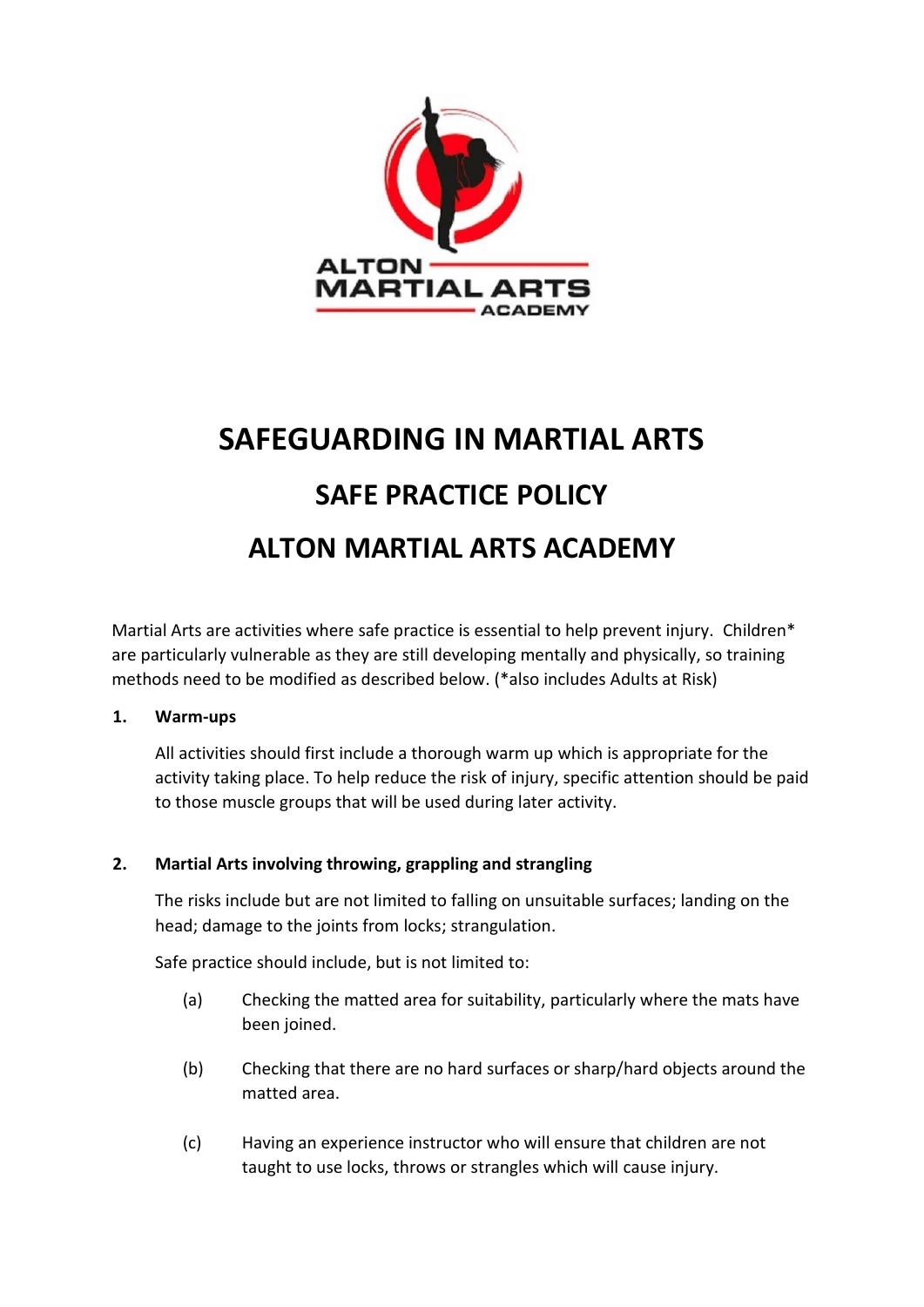#### **3. Martial Arts involving strikes, punches and kicks**

The risks include but are not limited to concussion (brain injury) from heavy blows to the head; damage to internal organs and joints from heavy blows; injury from inappropriate stretching and other exercises.

- (a) **There are some key points to consider in this section, particularly around head contact for under 16s. Please consider the following in your safe practice policy:**
	- Is age a consideration in regard to head contact? **Best practice recommended by the Martial Arts Safeguarding Group is to consider the complete removal of any head contact from training and competition for U16s.**
	- To what degree, if at all, is head contact allowed **(E.G. CONTROLLED LIGHT CONTACT, NO FOLLOW THROUGH)?**
	- Is equipment a consideration when sparring or in competition?
	- Is the age of the participants/athletes a consideration when sparring or in competition?
	- Is height or weight of the participants/athletes a consideration when sparing or in competition?
	- What considerations are taken with mixed gender sparring and competition?
	- Is supervision of the athletes considered when sparring or in competition?
	- What floor covering (e.g. mats) is considered when sparring or in competition?
	- What are the steps taken if head injury occurs?
	- Is appropriate medical supervision considered when sparring or in competition?
- (b) Avoiding excessive stretching and exercises such as press-ups on the knuckles or hitting heavy bags; the joints of children are still developing and can be damaged by these exercises.

## **4.Martial Arts involving weapons**

Some examples are Kendo, Kobudo, Laido and Freestyle Forms Karate

Safe practice should include but is not limited to:

- (a) No live blades (sharp or otherwise) in the training hall when children are present
- (b) Safe protocols for the use of training weapons by children
- (c) Good supervision at all times by Instructors